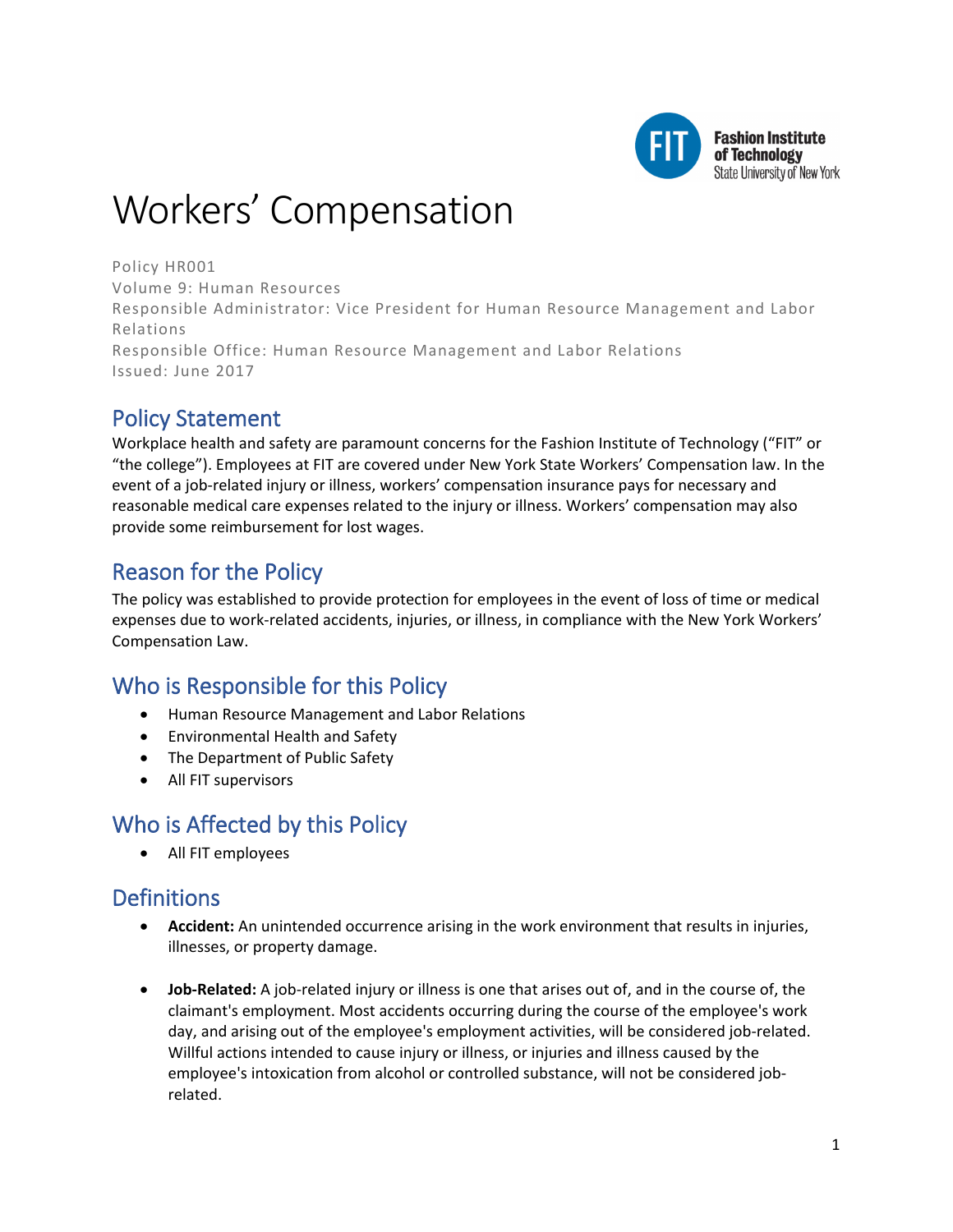- **Injury or Illness**: An injury or illness is an abnormal condition or disorder. Injuries include burns, bruises, cuts, fractures, sprains, or amputation. Illnesses include skin diseases, respiratory disorders, or poisoning.
- **Unsafe Work Conditions:** Situations or circumstances that might cause an accident, injury, or illness.

### **Principles**

N/A

### Responsibilities

• **Human Resource Management and Labor Relations ("OHR")**

The OHR will post information related to occupational injury/illness, job safety, and health protection, and will maintain injury/illness records as required by the New York State Department of Labor. The OHR will also assist in completing regulatory surveys involving injuries and illnesses.

The OHR is responsible to provide the employee with all the details/information of what they need to do, including filing the initial claim, complying with the New York State Workers' Compensation Board - Claims Process Timeline, and reviewing all return to work documentation (with or without restrictions/light duty).

The OHR will also keep the ill or injured employee's supervisor notified of their employee's outof-work status and estimated return-to-work date, and will work with the supervisor regarding any return-to-work restrictions that may be necessary to return the employee to their job.

To the fullest extent possible, the OHR will maintain the confidential status of the employee's medical condition. In some cases (e.g. safety concerns), the OHR may need to provide limited medical information to other college officials. Every effort will be made to accommodate the employee's return to work, on light duty if necessary, however in some instances, due to the nature of the job duties, this may not be feasible, and the return would be delayed until the employee is able to be released for full duty.

#### • **Environmental Health and Safety ("EHS")**

The Office of Environmental Health and Safety (EHS) reviews all incident reports. All accidents, injuries, illnesses, and medical emergencies will be reviewed in order to determine and address any safety concerns. EHS will help implement appropriate corrective action whenever trends, unsafe conditions, or unsafe behavior are identified. Unsafe behavior may be reported to the supervisor and/or OHR for further action. EHS will also complete regulatory surveys involving injuries and illnesses. The Director of EHS is responsible for compiling information and reports for New York City, State, and Federal agencies, including OSHA.

#### • **The Department of Public Safety**

The Department of Public Safety responds to an employee accident or injury and sends an incident report to both OHR and EHS.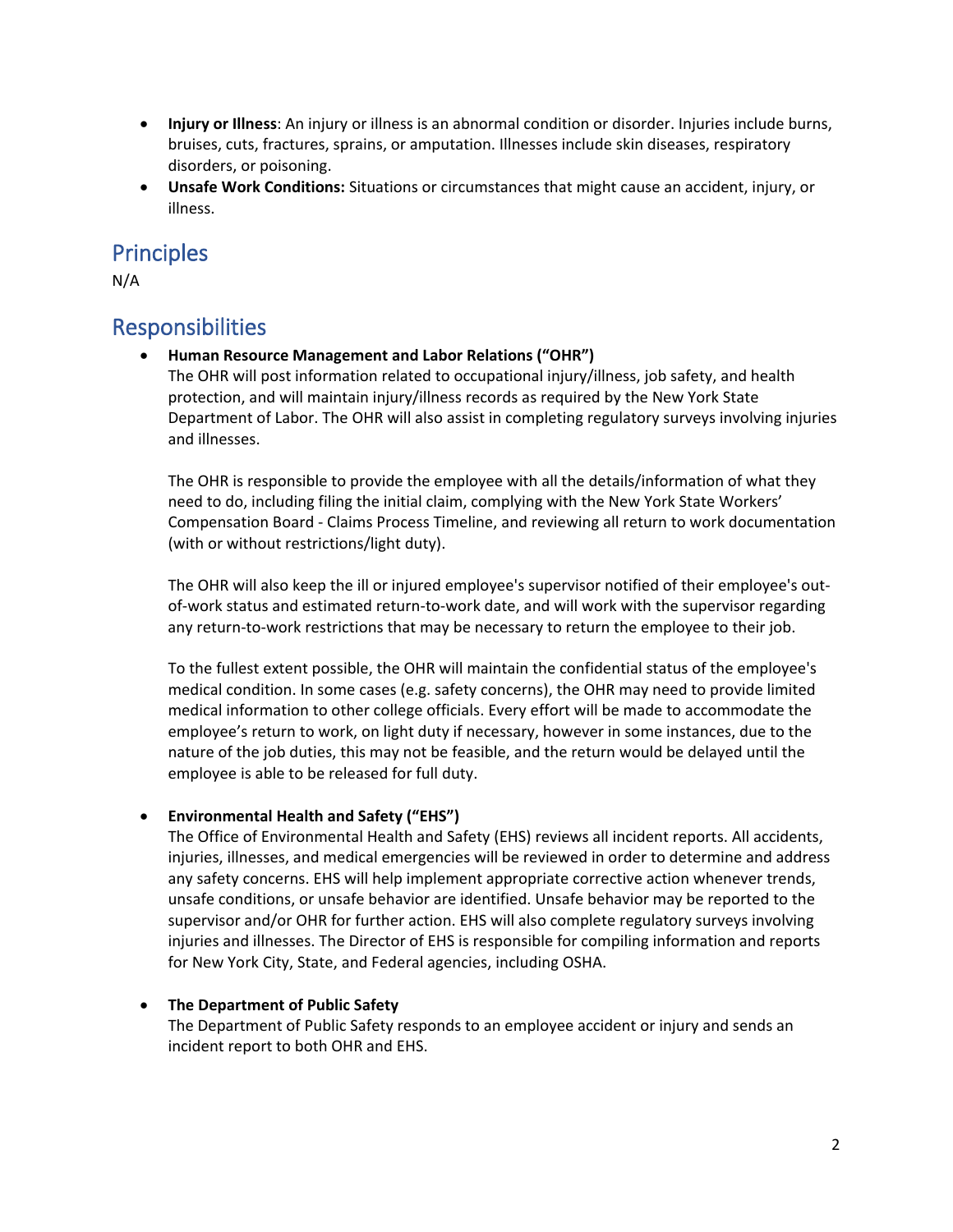#### • **Supervisors and Employees**

All employees are responsible for promoting a safe and healthful work environment. To prevent injuries, illnesses, and accidents from occurring, unsafe work conditions or unsafe behavior must be reported to supervisors and Public Safety. Supervisors should supply the appropriate corrective action for unsafe conditions or unsafe behavior whenever it is possible. All injuries or illnesses, regardless of severity level, must be reported to the immediate supervisor and Public Safety.

### **Procedures**

**It is essential that employees promptly report any job-related accident, injury, or illness, no matter how minor the injury or illness may seem.** In the event of an accident/injury, employees should first seek first aid or other medical attention as necessary. For more information on [FIT's Workers'](http://www.fitnyc.edu/hr/benefits/workers-comp/index.php)  [Compensation Benefit Program,](http://www.fitnyc.edu/hr/benefits/workers-comp/index.php) or to report a claim, submit a request to the [HR Solution Center.](https://app.smartsheet.com/b/form/51466cf793144994847961c6aca6ea6b)

#### • **Incident Reporting**

Accident/injury reports must be made to the Public Safety Department either by dialing (212) 217-7777 or by picking up any of the red emergency or blue phones located around the campus. In addition, it is important that employees report their accident/injury to their supervisor as soon as possible. Supervisors may also report an employee injury to OHR on behalf of an employee.

#### • **Reporting Chain**

In all cases where Public Safety is notified and responds to an employee accident or injury, Public Safety will promptly send an incident report to both OHR and EHS. In all cases where OHR is notified first, OHR will notify EHS (and Public Safety as appropriate).

#### • **Human Resource Management and Labor Relations**

The OHR staff member responsible will contact the employee and/or the supervisor to determine the facts and circumstances and obtain an Employee Injury/Illness Form; and the supervisor will be contacted to sign the Employee Injury/Illness form. Note, this form must be completed and returned to HR within 24 hours of the injury/illness. The OHR staff member will provide the employee with all the information of what they need to do according to [New York](http://www.wcb.ny.gov/content/main/onthejob/HowSystemWorks.jsp)  [State Workers' Compensation Board \(see "Understanding the Claims Process"](http://www.wcb.ny.gov/content/main/onthejob/HowSystemWorks.jsp)

#### • **Investigation**

The Director of EHS, in conjunction with OHR, will, as needed, investigate the accident or injury by physically reviewing the accident site and will speak to the employee, supervisor, and/or witnesses. The EHS investigation may result in recommendations for immediate abatement of safety concerns and recommendations for preventative safety measures.

#### • **Training**

As part of new employee orientation, the Director of EHS provides information on workplace health and safety, and reviews the procedure employees must follow in case of an accident, injury, or occupational disease. OHR also provides New Hire online onboarding, see additional information found on HR's website: [http://www.fitnyc.edu/hr/new-hires/.](http://www.fitnyc.edu/hr/new-hires/)